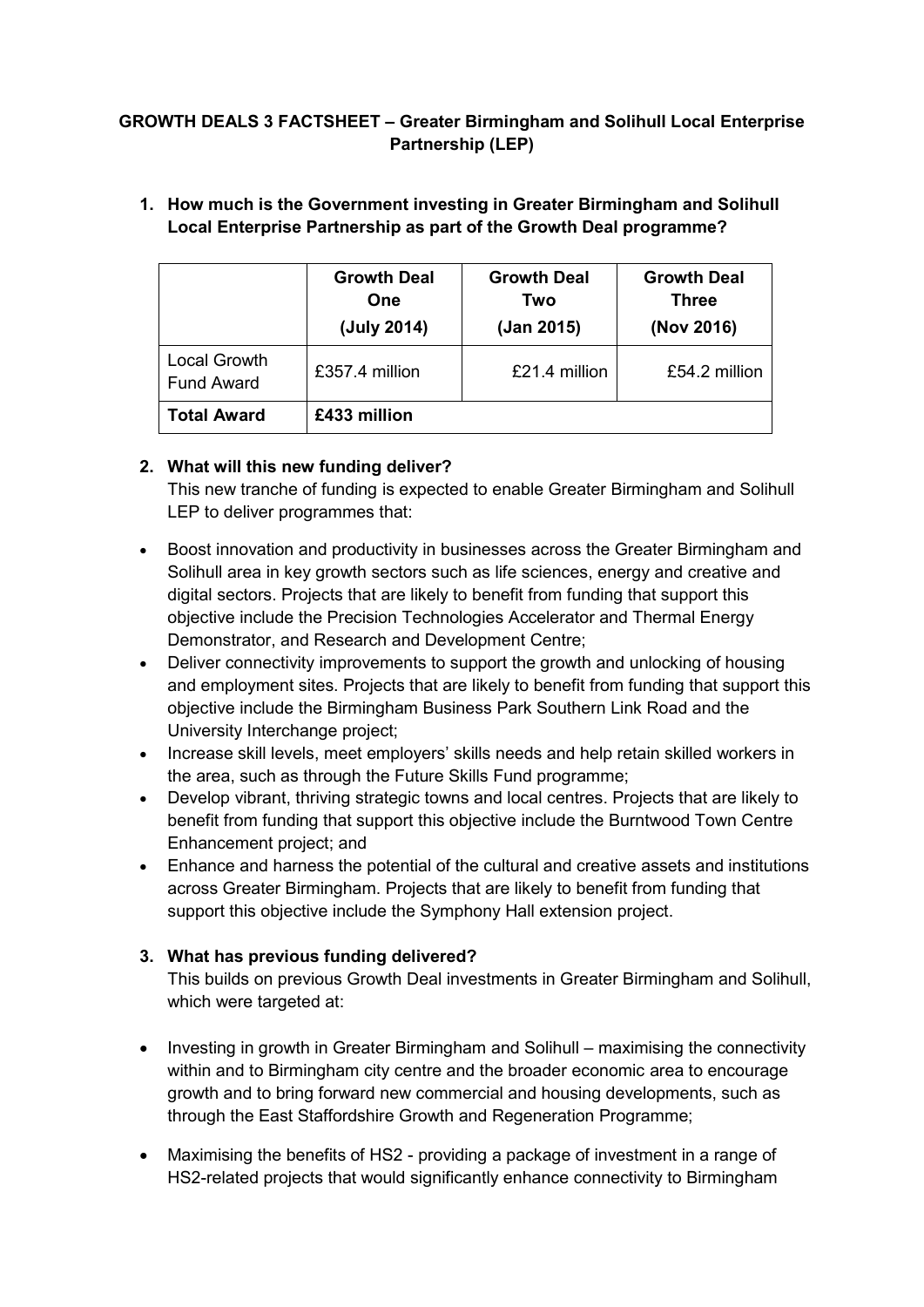Curzon and support extended provision of construction skills. This included projects such as the extension of the Midland Metro routes to Centenary Square, Edgbaston and Eastside; and

 Enhancing growth sectors, and supporting and growing businesses - supporting businesses by ensuring there are appropriate sites with good connectivity, state-ofthe-art skills programmes, and interventions to drive innovation and to increase exports and FDI, such as through the Advanced Manufacturing Hub project.

#### **4. How will this benefit the local community?**

The existing Growth Deal is on course to secure up to £119 million of public and private investment, which the LEP estimates could create 29,000 jobs and 7,000 new homes – this additional investment will enable the LEP to continue on that course and to fund projects that will deliver the LEP's vision of a globally competitive Greater Birmingham, ranked as the number one core city LEP area for quality of life.

#### **5. How will this benefit local businesses?**

To date, the Growth Deal programme has invested in the vital infrastructure that Birmingham's businesses need, such as the Hoobrook Link Road in north Worcestershire and the Midland Metro extensions in Birmingham city centre; and in the skills pipeline, to ensure that businesses have access to the talent they will need in the future.

The LEP has taken a holistic approach to business support and, in addition to funding infrastructure and skills provision, is supporting businesses through the Growth Hub – their one-stop-shop that provides advice and guidance to businesses to enable them to thrive. The Greater Birmingham and Solihull LEP Growth Hub handled over 5,200 enquiries and intensively assisted 639 businesses in its first year.

## **6. How will this Deal help the Government work to deliver one million homes in this Parliament?**

Greater Birmingham and Solihull LEP is on course to surpass its target and deliver up to 9,100 homes through its current Growth Deal programme, and we envisage that the funding awarded by Government in this round will continue to enable the delivery of homes to support national targets and to meet local need.

## **7. How does this announcement link to the Midlands Engine?**

Through the Local Growth Fund, central government has already agreed £1.5 billion worth of investment in the Midlands, supporting locally-led projects to boost economic growth. This additional funding round will provide an extra boost of **£392 million** to LEPs based in the Midlands. This funding will be used to provide vital investment for transport, infrastructure, skills, innovation and business-support projects, acting as a catalyst for growth and building towards the Prime Minister's vision of an economy that works for everyone, up and down the country.

## **8. What is the connection between devolution and the Local Growth Fund?**

As part of our efforts to deliver an economy that works for everyone, the Government is devolving wide-ranging powers directly from Whitehall to local people who know their areas best. Opportunities for growth are best identified by those with detailed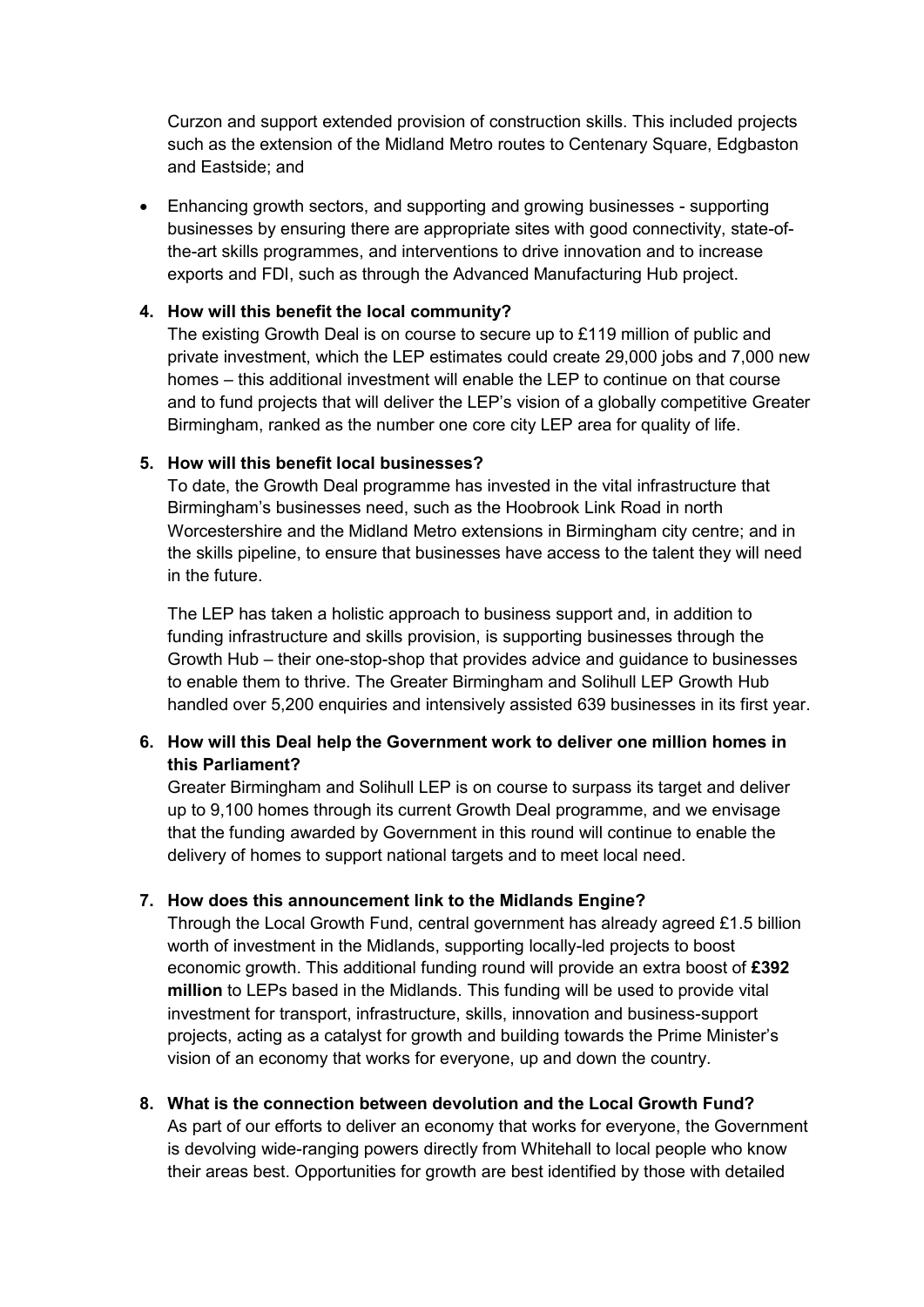local knowledge, and the Local Growth Fund enables places to tailor transformational interventions to local circumstances.

The West Midlands Combined Authority devolution deal is one of 8 across the country – 7 of which will have directly elected mayors. It means decisions that have previously been made in Westminster will now be made in the areas they affect most.

The Greater Birmingham and Solihull LEP area will benefit significantly from this deal. The annual revenue allocation of £36.5 billion for 30 years will unlock an £8 billion investment plan which will support key projects in the area, such as the HS2 connectivity package. The deal also included the extension of the city centre Enterprise Zone to cover the Curzon Masterplan area. This has enabled the adoption of the £1 billion Curzon Investment Plan, which will aim to build the world-class Curzon HS2 station, regenerate the area, create over 76,000 new jobs and contribute nearly £4 billion to the economy in Gross Value Added (GVA) per annum. Devolution of the adult education budget from 2018/9 onwards will help to ensure that local people have the skills needed for local jobs and devolution of specific planning powers will help to accelerate house building.

## **Other Sources of Funding for LEPs**

This is currently the last round of Growth Deals that will take place in this Parliament. However, LEPs are eligible to bid for many other sources of funding, which they can use to make investments in significant economic projects in their local area.

Greater Birmingham and Solihull LEP has successfully secured significant additional funding, which will help to fund a number of projects:

- **Growing Places Fund:** £22.5 million fund, of which £20.8 million has been invested in capital projects that will contribute to the creation of up to 10,000 jobs over the next 10 years by developing a Revolving Fund, according to LEP estimates. Some of the projects supported include the Advanced Manufacturing Hub in Birmingham, the Red Carpet cinema and café, Solihull Town Centre Gateway and the Mezzanine Fund Programme;
- **Birmingham City Centre Enterprise Zone funding:** £1 billion total for Birmingham city centre (£275 million) and the Birmingham Curzon area (£724 million), funded by local borrowing against the projected uplift in business rates across the Enterprise Zones. Amongst the most significant schemes is the re-development of Paradise, a £500 million project supported by £88 million of funding from the Enterprise Zone which the LEP estimates could create more than 10,000 jobs. As of September 2016, the Enterprise Zone had already created over 2,300 new jobs and secured £388 million of private sector investment into the area;
- **Greater Birmingham City Deal:** £21 million has targeted skills, life sciences and low carbon. This has created 117 high value jobs at the Institute for Translational Medicine and, through the Green Deal, provided energy improvements to 356 houses and creating 261 jobs. £25 million has created a Public Assets Accelerator (PAA) that utilises HCA receipts from former Regional Development Agency assets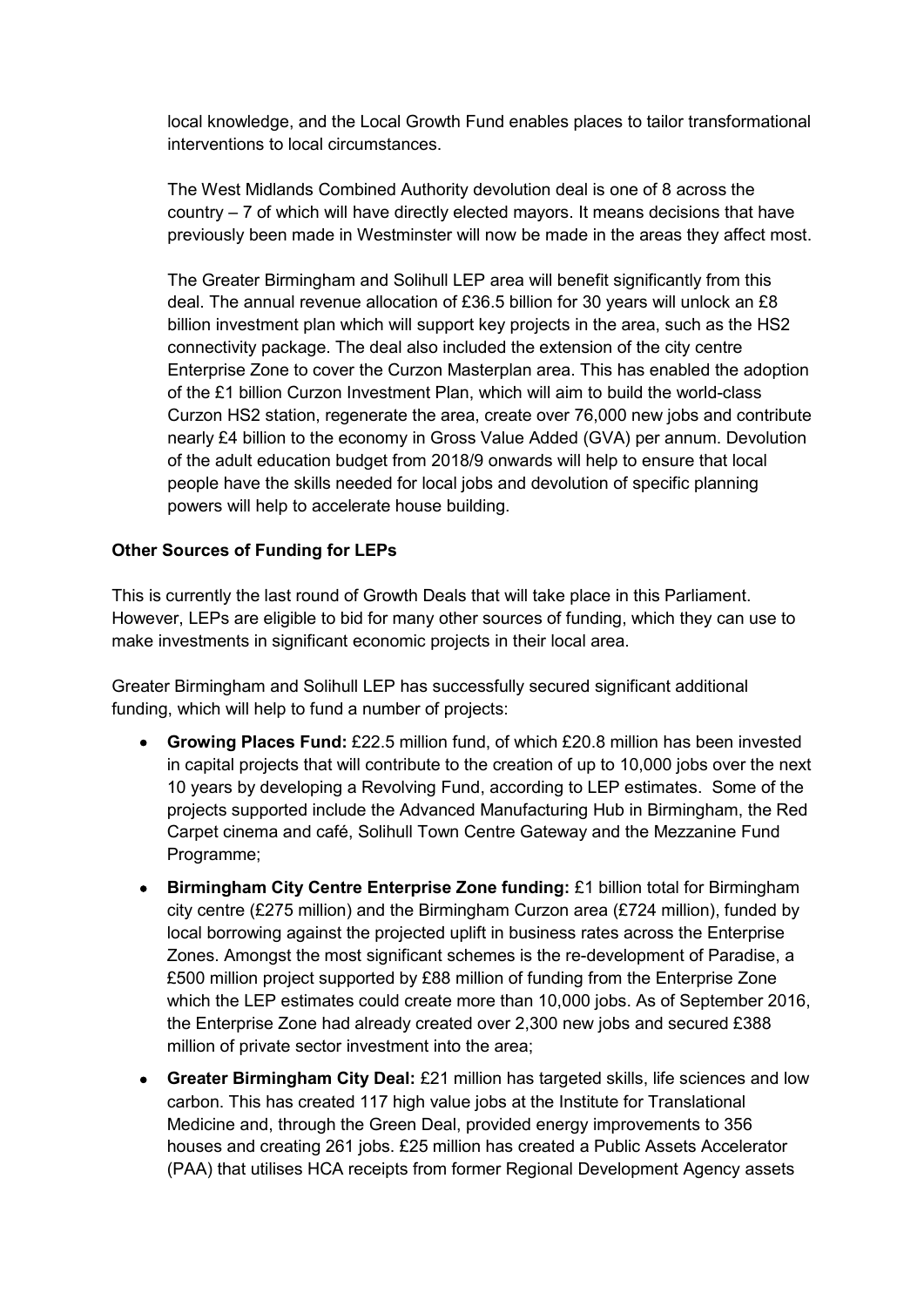located in Birmingham to bring forward specific underused sites within the City to create housing and employment. The PAA is intended to create an 'evergreen' fund for investment in further publicly owned sites within the Great Birmingham and Solihull LEP's area and is expected to deliver 2,800 homes by 2022;

- **European Regional Development Fund:** €130.4 million will be spent within the Greater Birmingham and Solihull area;
- **European Social Fund:** €124.4 million for Greater Birmingham and Solihull area;
- **Regional Growth Fund:** £71.6 million investment in Greater Birmingham and Solihull with a further £50 million invested in programmes which cover the area;
- **Greater Birmingham and Solihull Growth Hub:** £1 million funding for the growth hub for 2016-18. This has levered additional funding from ERDF of £1 million as well as a further £0.5 million from partners, Greater Birmingham Chambers, Aston University and Birmingham City University. This has ensured that the Greater Birmingham and Solihull LEP Growth Hub service can be expanded and secured until the end of 2019, helping a minimum of 500 businesses in depth per year;
- **Gainshare funding:** £36.5 million per year for 30 years through the West Midlands devolution deal. This will be invested by the West Midlands Combined Authority, which covers the Greater Birmingham and Solihull area, to drive growth in the region. The funding will help to unlock and £8 billion investment package which includes £4.4 billion to support the HS2 connectivity package.

#### **Communities Secretary Sajid Javid said:**

"This Government is backing Greater Birmingham and Solihull with this new £54.2 million funding pot. Exciting projects to benefit include new medical research laboratories and a new centre to develop clean energy.

"This new funding will help create jobs, boost skills and give businesses support.

"Local people will also have the chance to have their say and vote on 4 May for their new mayor."

#### **Steve Hollis, Chair of the Greater Birmingham and Solihull Local Enterprise Partnership, said:**

"We welcome the news that the Government has committed this funding to the Greater Birmingham and Solihull Local Enterprise Partnership. In total, the Government's investment now stands at £433 million – a real statement of confidence in our track record of delivery and ambition. When combined with the £1 billion of funding we are unlocking through our Enterprise Zone and the billions of pounds of investment in HS2, we have significant resources to deliver projects that will help support the realisation of our vision to be a global city region by 2030.

"Through this Growth Deal we will look to work with partners to support projects, such as the Precision Technologies Accelerator Life Sciences project and the Future Skills Fund that will